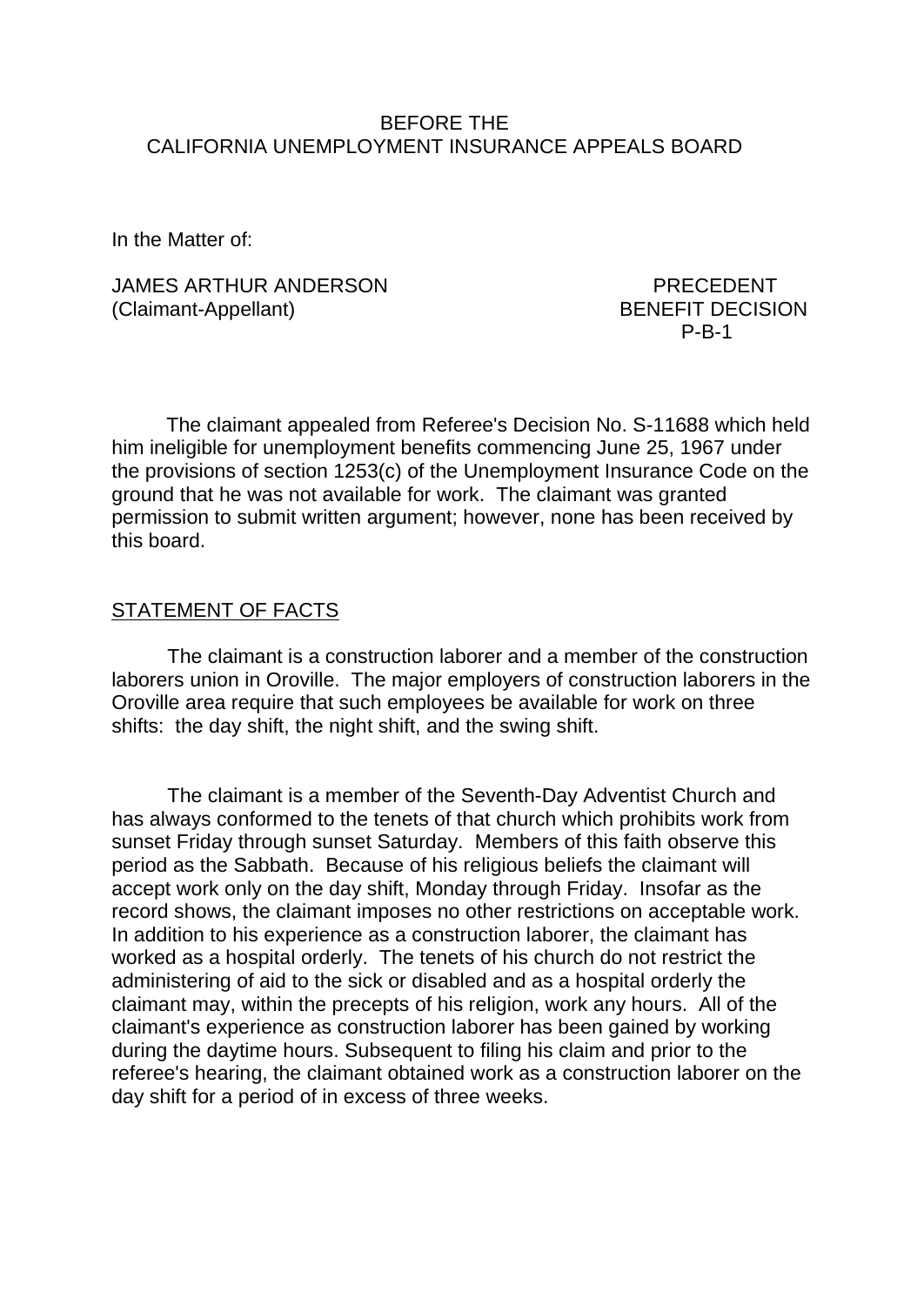The Department of Employment held the claimant not available for work because it considered his restriction to daytime work only significantly reduced the possibilities of his obtaining employment because it eliminated two of the three shifts on which construction laborers are employed.

# REASONS FOR DECISION

Section 1253(c) of the Unemployment Insurance Code provides in pertinent part that an unemployed individual is eligible for benefits with respect to any week only if he was available for work during that week.

In this case the claimant, because of his religious principles, imposes a restriction on acceptable work which does, in fact, eliminate a certain portion of the labor market. However, this restriction does not eliminate any part of the labor market for hospital orderlies, an occupation in which the claimant has had experience. Nor does it eliminate the possibility of the claimant obtaining work as a construction laborer as shown by the facts that all of his work experience as a construction laborer has been obtained during the day shift, and that during a part of the period involved in this appeal he has been employed.

We believe the facts in this case are distinguishable from those which we considered in Benefit Decisions Nos. 1304, 4669 and 6418.

In Benefit Decision No. 1304, the claimant was a member of the Seventh-Day Adventist Church and would not accept work on Friday night or Saturday. She also refused to accept work as a presser for which a large labor market existed. We held in that case that her religious beliefs alone did not render the claimant unavailable for work, but these beliefs coupled with other restrictions imposed by the claimant on acceptable work did materially reduce the possibilities of her obtaining employment. We concluded the claimant was not available for work.

In Benefit Decision No. 4669, we again considered the eligibility of a member of the Seventh-Day Adventist Church. In that case the claimant moved from San Francisco where she was employed, to Oroville where most of the employers in her occupational fields required Saturday work. We held that the claimant's move from the large metropolitan area where she had been employed together with her restrictions on acceptable work because of her religious beliefs rendered her not available for work.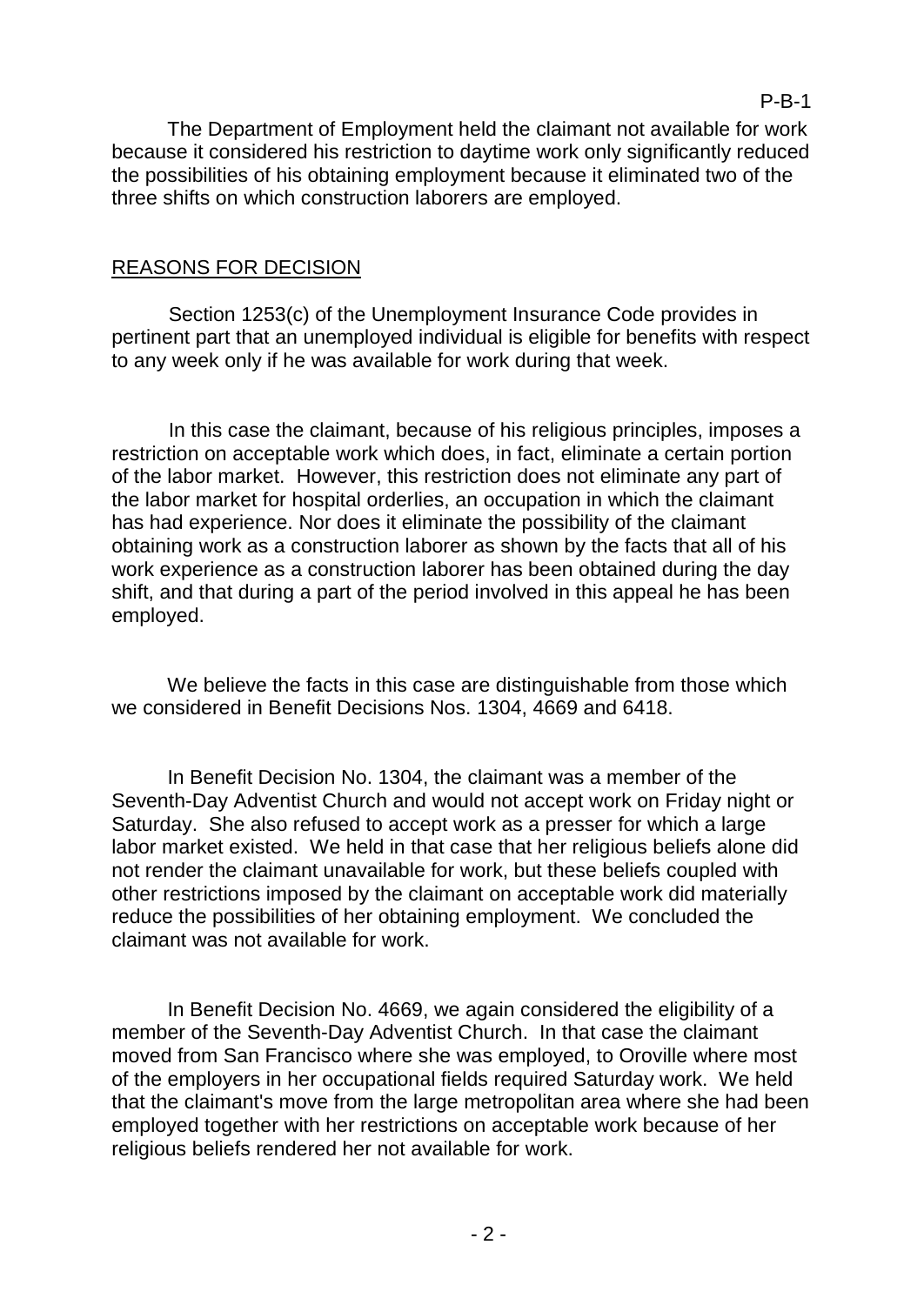In Benefit Decision No. 6418, the claimant's religious beliefs prohibited her performance of work from sundown Friday to sundown Saturday. There was no showing that a labor market existed for a claimant who imposed such a restriction. We held the claimant did not meet the availability requirements of the code. In that decision, we stated:

"Under the principles previously adopted by this Appeals Board as set forth above, the claimant's unwillingness to accept work on Saturday because of religious belief would not in itself render the claimant unavailable for work under the code. We recognize the right of the claimant to maintain her religious convictions and realize that there are many situations where such convictions would not affect the employment opportunities of a claimant. However, each case must be considered under the circumstances surrounding that particular situation."

The Supreme Court of the United States in Sherbert v. Verner (1963), 374 U.S. 398, 10 L. Ed. 2d 965; 83 S. Ct. 1790, considered a case with facts similar to those in the instant matter. In that case the claimant was a Seventh-Day Adventist and refused to accept employment which would require her to work on Saturdays. On the basis of her religious belief, the South Carolina Agency held her not available for work, and the South Carolina Supreme Court affirmed the denial of benefits. In reversing the judgment of the State Court, the Supreme Court of the United States stated:

"We turn first to the question whether the disqualification for benefits imposes any burden on the free exercise of appellant's religion. We think it is clear that it does. In a sense the consequences of such a disqualification to religious principles and practices may be only an indirect result of welfare legislation within the State's general competence to enact; it is true that no criminal sanctions directly compel appellant to work a six-day week. But this is only the beginning, not the end of our inquiry. For '(i)f the purpose or effect of a law is to impede the observance of one or all religions or is to discriminate invidiously between religions, that law is constitutionally invalid even though the burden may be characterized as being only indirect.' .(Citation omitted) .Here not only is it apparent that appellant's declared ineligibility for benefits derives solely from the practice of her religion, but the pressure upon her to forego that practice is unmistakable. The ruling forces her to choose between following the precepts of her religion and forfeiting benefits, on the one hand, and abandoning one of the precepts of her religion in order to accept work, on the other hand. Governmental imposition of such a choice puts the same kind of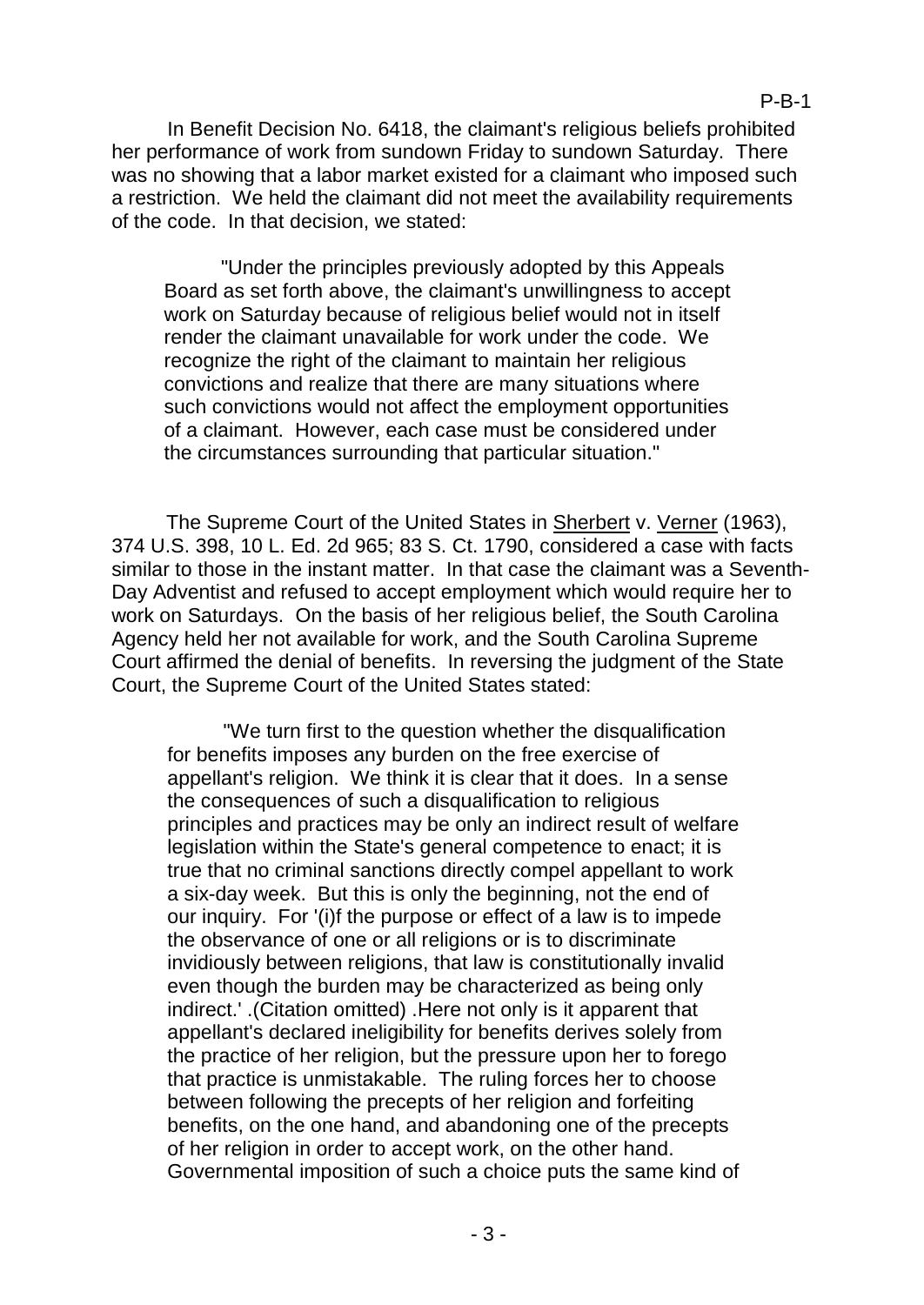burden upon the free exercise of religion as would a fine imposed against appellant for her Saturday worship."

\* \* \*

"In holding as we do, plainly we are not fostering the 'establishment' of the Seventh-day Adventist religion in South Carolina, for the extension of unemployment benefits to Sabbatarians in common with Sunday worshippers reflects nothing more than the governmental obligation of neutrality in the face of religious differences, and does not represent that involvement of religious with secular institutions which it is the object of the Establishment Clause to forestall. (Citation omitted) Nor does the recognition of the appellant's right to unemployment benefits under the state statute serve to abridge any other person's religious liberties. Nor do we, by our decision today, declare the existence of a constitutional right to unemployment benefits on the part of all persons whose religious convictions are the cause of their unemployment. This is not a case in which an employee's religious convictions serve to make him a nonproductive member of society. See note 2, supra: '. . . The record indicates that of the 150 or more Seventhday Adventists in the Spartanburg area, only appellant and one other have been unable to find suitable non-Saturday employment.' Finally, nothing we say today constrains the States to adopt any particular form or scheme of unemployment compensation. Our holding today is only that South Carolina may not constitutionally apply the eligibility provisions so as to constrain a worker to abandon his religious convictions respecting the day of rest."

It is clear that within the principles expressed in our prior decisions, the restriction on acceptable work imposed by the claimant because of his religious convictions did not render the claimant unavailable for work. There remained a labor market for his services in which he could reasonably expect to obtain employment. We expressly refrain from deciding in this case, as did the court in Sherbert v. Verner, supra, whether a restriction imposed for religious reasons which would effectively preclude all opportunities for employment should result in ineligibility for benefits under the Unemployment Insurance Code. The claimant's restriction herein did not serve to make him a non-productive member of society.